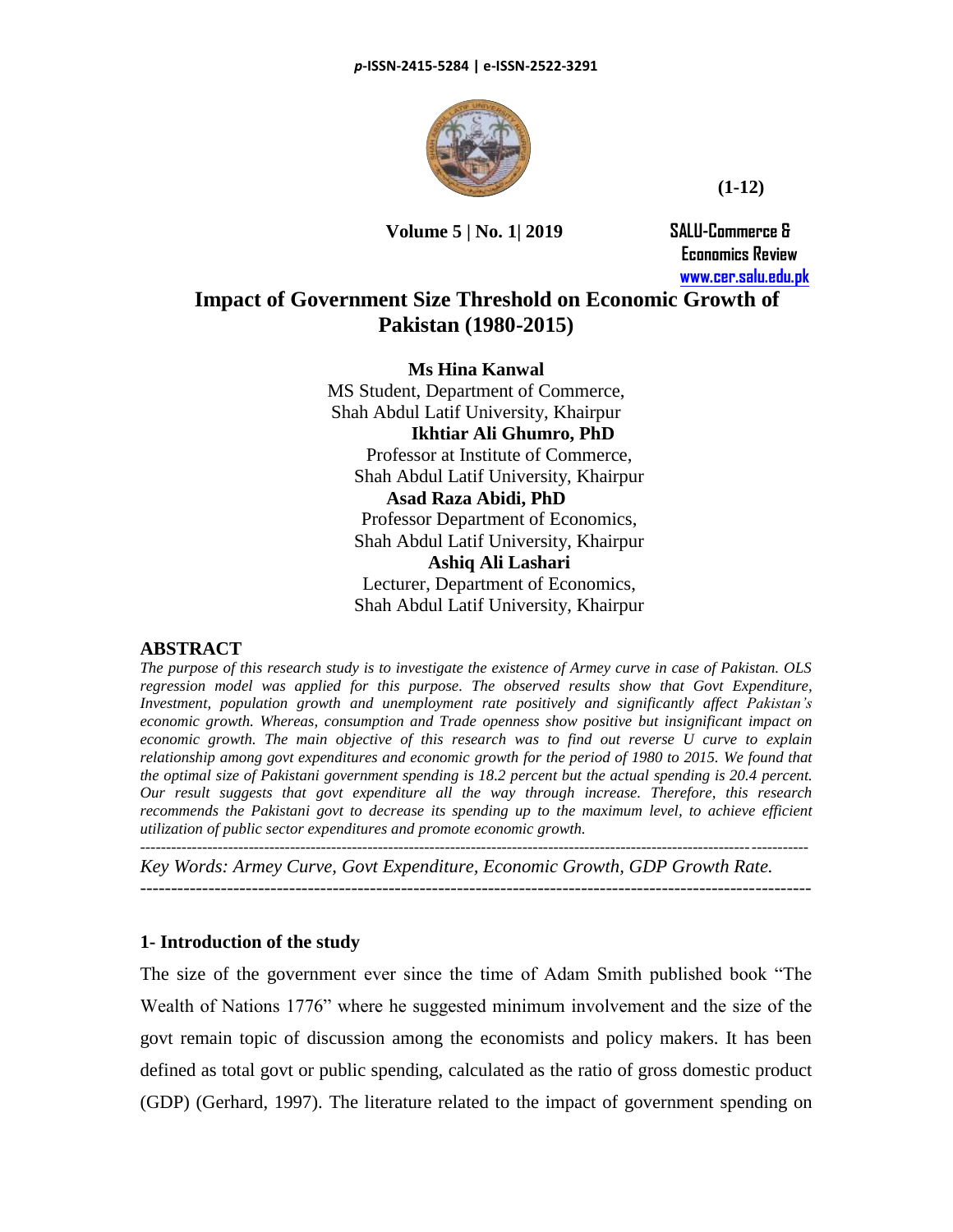economic growth (EG), suggested that in absence of public spending, almost all the goods and services are provided by private sector. This decreases the growth rate to low level. On the other hand increase in public spending generates economic growth, only up to a certain level: but if spending public increase above that optimal level it will affect economic growth negatively. So, we therefore talk about an "inverted U" link among the public sector spending and economic growth rate (Faruk, 2013). The small government expenditure enhances economic output of an economy up to a certain level; however, increased public spending reduced the GDP growth rate. Government can raise economic growth by increasing its expenditures to a specific optimum level; this imply that at maximum point link considered as positive whereas above that stage the relationship becomes opposite which suggests that government spending beyond that level must be avoided (Armey, 1995). The positive may be due to provision of public goods and the negative effect might be due to the crowding-out cause of government monopolistic actions.

This study will try to investigate the presence of Armey curve "the anatropous U shape association between public activity and economic output", and then check the optimal size of govt; impact of govt spending on GDP growth rate.

The past economic history of Pakistan shows the imbalance of revenues and expenditures of government (M. A. Chaudhary and G. Shabbir, 2005). This scenario has always encouraged creditors like international monetary fund (IMF) to criticize govt's deficit policies. Although, developing countries require to finance various investment projects in order to improve infrastructure conditions. But literature suggests that it should be kept under threshold level of deficit at 5.57 percentage of GDP, beyond this it affects negatively to growth (Nasir Iqbal et al. 2017). So, it is very important for the government to know the exact size of its expenditure in order to avoid deficit and achieve positive economic growth. This research study has tried to resolve optimal level of govt spending suitable for the achieving maximum economic growth in Pakistan economy for the period of 1980 to 2015.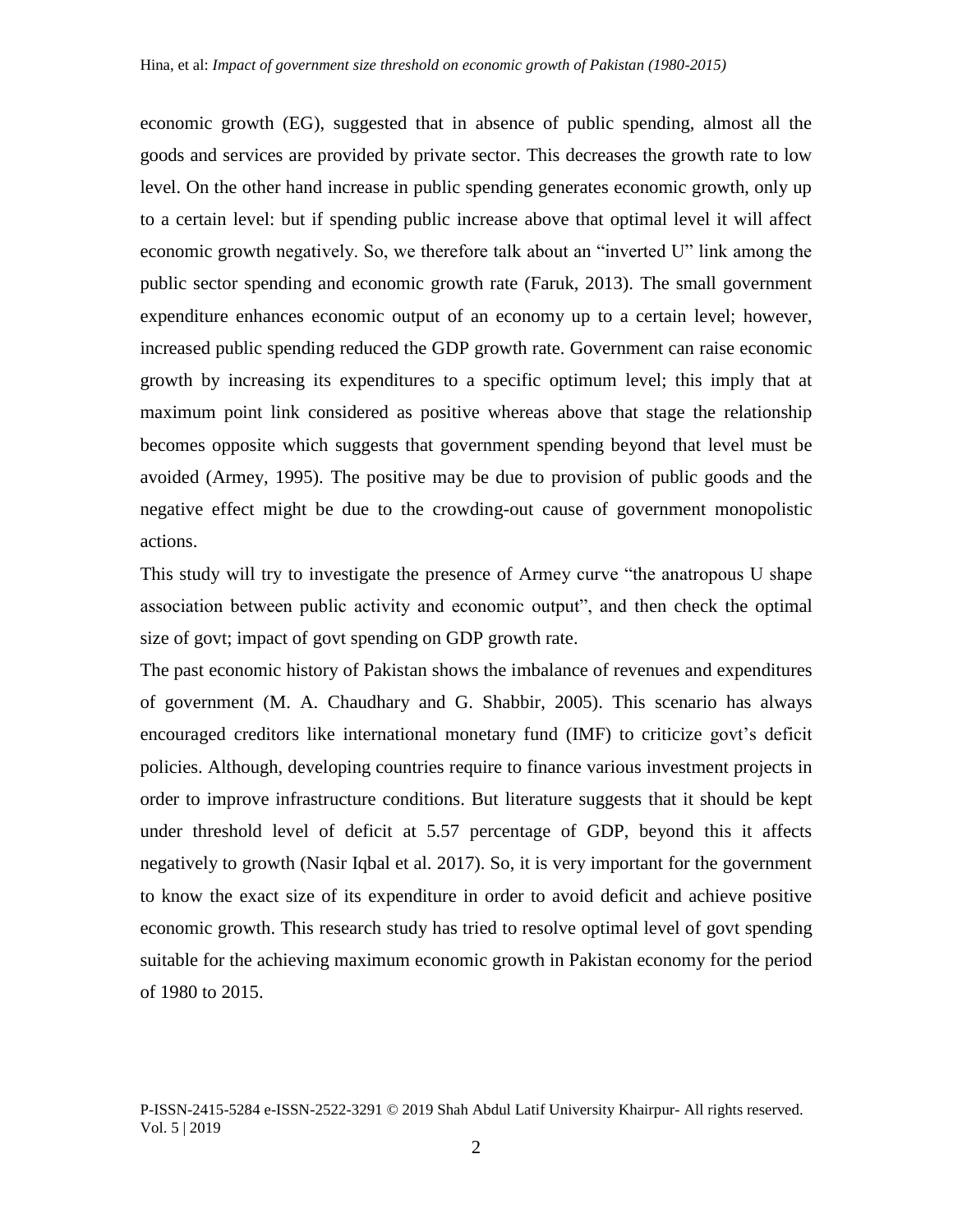The primary objectives of this research are:

- $\triangleright$  To examine the relationship among consumption expenditure and economic growth in Pakistan.
- $\triangleright$  To find out the impact of government investment spending on GDP growth of Pakistan.
- $\triangleright$  To investigate the influence of govt expenditure on the GDP growth rate.
- $\triangleright$  To discover the threshold value of govt size in Pakistan.

## **2- Literature Review**

Although many studies were conducted on this very important area but the debate is still alive about the exact optimal level of govt size. Some researchers have found positive but insignificant impact of public spending size on the economic performance of a country and others found negative impact. Some researcher concluded positive and significant impact of govt size on GDP growth. Also presence of Armey cure also discussed in literature. This section gives the review of different studies published from time to time about the relationship of govt expenditure and economic growth.

Zareen & Qayyum (2014) recommended that in case of Pakistan the suitable optimal level of govt size is 17percentage GDP for achieving maximum level of GDP growth. Rati Ram (1986) signifies the importance of size of public sector spending economic growth. That larger govt size work as powerful tool for economic development. Bairam E. (1988) contradicted the Ram's approach and held that it cannot approximate the correlation of govt expenditure with economic growth. Erkin found that govt consumption spending negatively affects GDP growth. On the basis of free market approach recommended that with increase of govt spending economic output of a country can decline. Further, explained that although increase in government size enhances private sector investment and also consumption but it troubles the economic growth. Similar results were also found by the study of (Robert, 1990) that consumption spending affects negatively to economic growth and investment. Armey (1995) with the help of Laffer curve tried to find out the relationship among govt size and economic output. He found multi-dimensional relationship among economic growth and govt size. Others also supported that govt size negatively affects economic growth of a country (Sheehey, 1993;

P-ISSN-2415-5284 e-ISSN-2522-3291 © 2019 Shah Abdul Latif University Khairpur- All rights reserved. Vol. 5 | 2019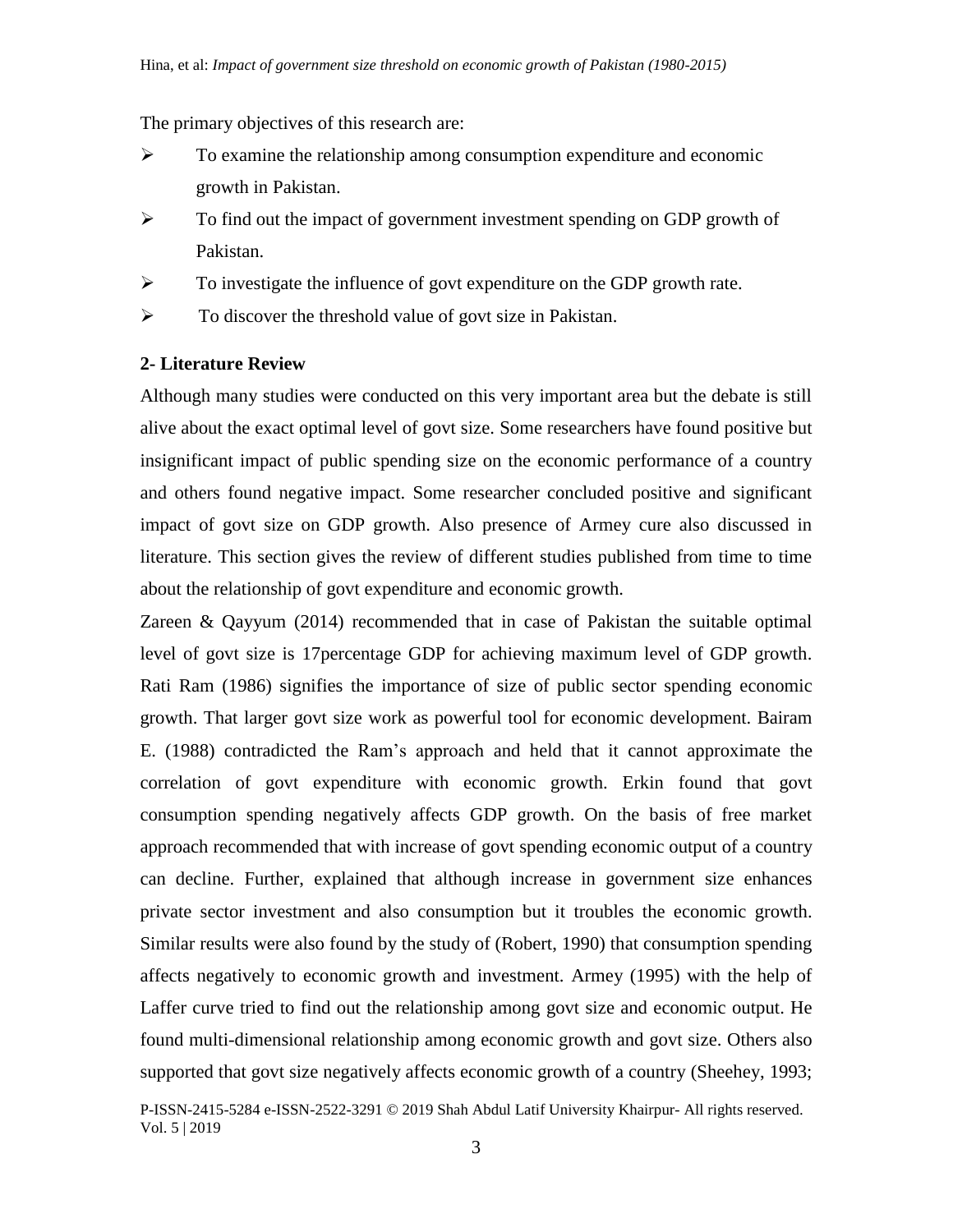P-ISSN-2415-5284 e-ISSN-2522-3291 © 2019 Shah Abdul Latif University Khairpur- All rights reserved. Vol. 5 | 2019 Chen. 2005; (Vedder, 1998) According to the study of Floster & Henrekson (2001) negative relation exists among govt spending and the economic growth in developed countries. The co-integration results of (Adeyemi A, 2013), found negative but insignificant impact of public sector expenditure on economic growth (except education and health). To find the optimal level of govt size with the help of Armey curve a study was conducted by (Varna, 2004) to check the optimal size of govt in case of Bulgaria found it above the suitable rate and recommended for reduction of its size if they want to achieve maximum economic growth. Vitali Kromarenko (2008) results about the impact of govt consumption & investment expenditure on Azerbaijani economy suggest that large govt spending can negatively affect growth of economic output due to unproductive expenditures by the govts. Junko failed to determine the direction of impact due to confusing results because initially govt size benefited the economic growth but latter on no any impact found. Hakro (2009) investigated the relation of public expenditure and tax rate on the economic growth of twenty one Asian developing countries. He found that govt expenditure positively affect per capita income and negative impact of taxation when tested for all countries. He further, said that larger govt size always create job opportunities which ultimately increase per capita. He added that low tax rate and non tax resources mobilization surely encourages economic growth. Clamidreza Vaziri, et al., (2011) study used Hansen regression model especially to calculate threshold value and evaluate that whether or not Armey curve valid for Iran and Iran. They found theory related results and concluded that Armey curve is present in both countries. Kari Grenade & Allan (2012) have empirically tested and concluded that Wagner's law is valid in case of Caribbean economies. Govt expenditure positively and significantly affects relationship among public expenditure and economical development. The study of (Taner Turan, 2014) conducted the research to examine the relationship among size of govt and growth of Turkish economy for sixty years time period (1950-2012). According to Taner results Armey curve is also applicable for Turkey. Due to use of many years data Taner also found variations in results and added further that to achieve preferred economic growth, public sector expenditure necessary to fall down. The study of (Helder Ferreira and Thiago, 2015) conducted research about the validity of Armey curve in Brazil economy. According to their results found public sector spending optimal if it is equal to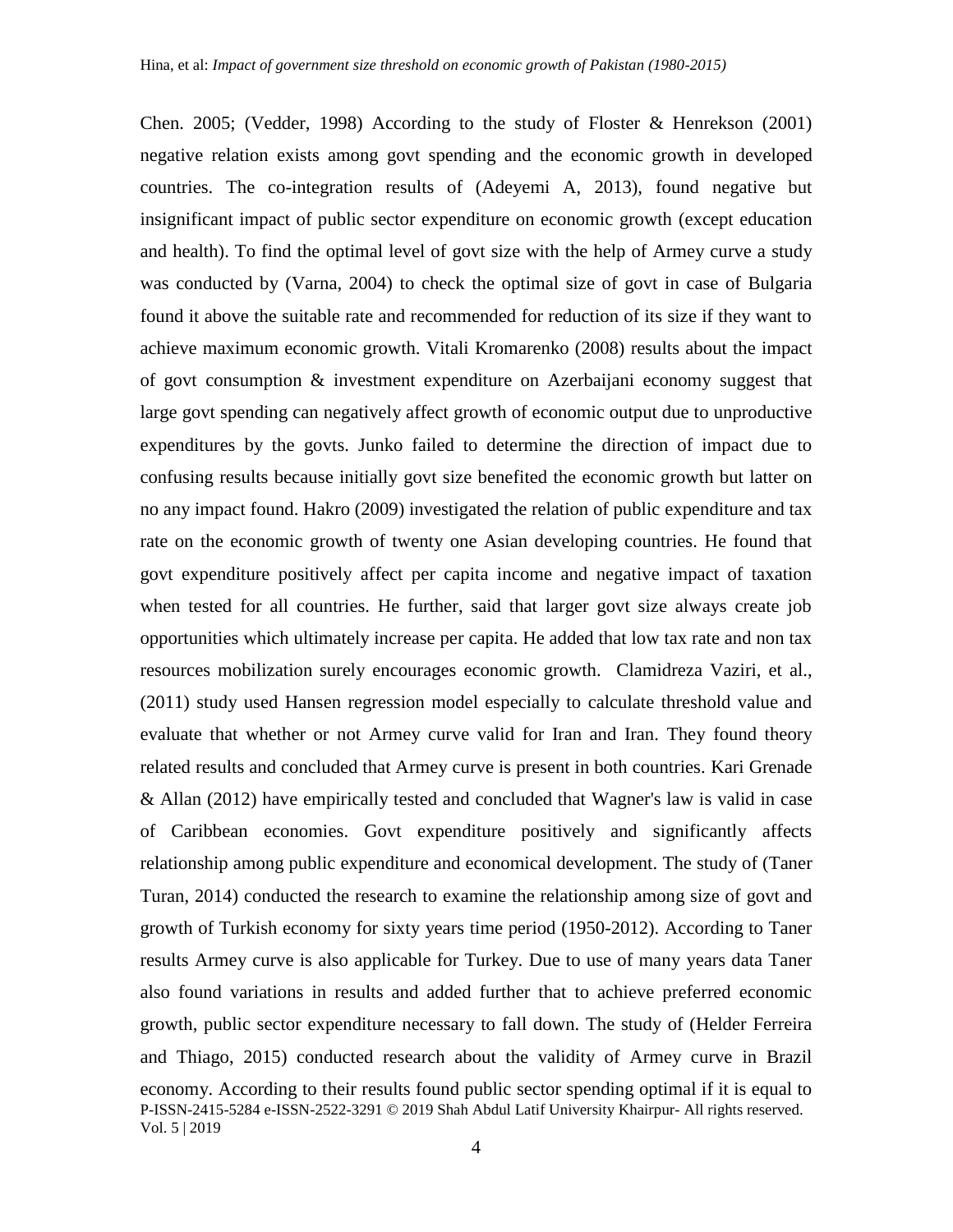22 percent of GDP. They further clarified that govt spending positively affects economic growth rate. The long run analysis results of a study conducted that enhancement of public sector spending does not affect economic growth in Pakistan (Faqeer Muhammad, T R. Karim, 2015). D. Balaj, L Lani (2017) with the help of econometric model found no any linear relation of govt expenditure on Kosovo economic growth. Further added that in most of the developing countries govt's nonproductive investments negatively affects economic growth. The study conducted by Mahnaz, Tasnim K (2017) attempted to investigate govt size role on economic growth of developing countries of South Asia. They found nonlinear correlation among govt size and GDP growth rate and confirmed the presence of Armey curve in their chosen panel.

#### **3- The concept of Armey curve**

Armey (1995) stressed that lower government spending increases economic growth as far as it reaches at a certain level; but, increased government spending decreases output growth. The inverse U shape relationship among public doings and economic output neither projected that "all govt is speculative", nor that "all govt is beneficial". Thus, an optimal range of govt would exist. The increasing movement of the slope shows the positive and vibrant cost of mild govt, similarly the sliding trend of diagram demonstrate the ineffective consequences of huge government Maximum point embodies the level where benefits of large government spending become zero.

## **Figure 1: The Armey Curve**



P-ISSN-2415-5284 e-ISSN-2522-3291 © 2019 Shah Abdul Latif University Khairpur- All rights reserved. Vol. 5 | 2019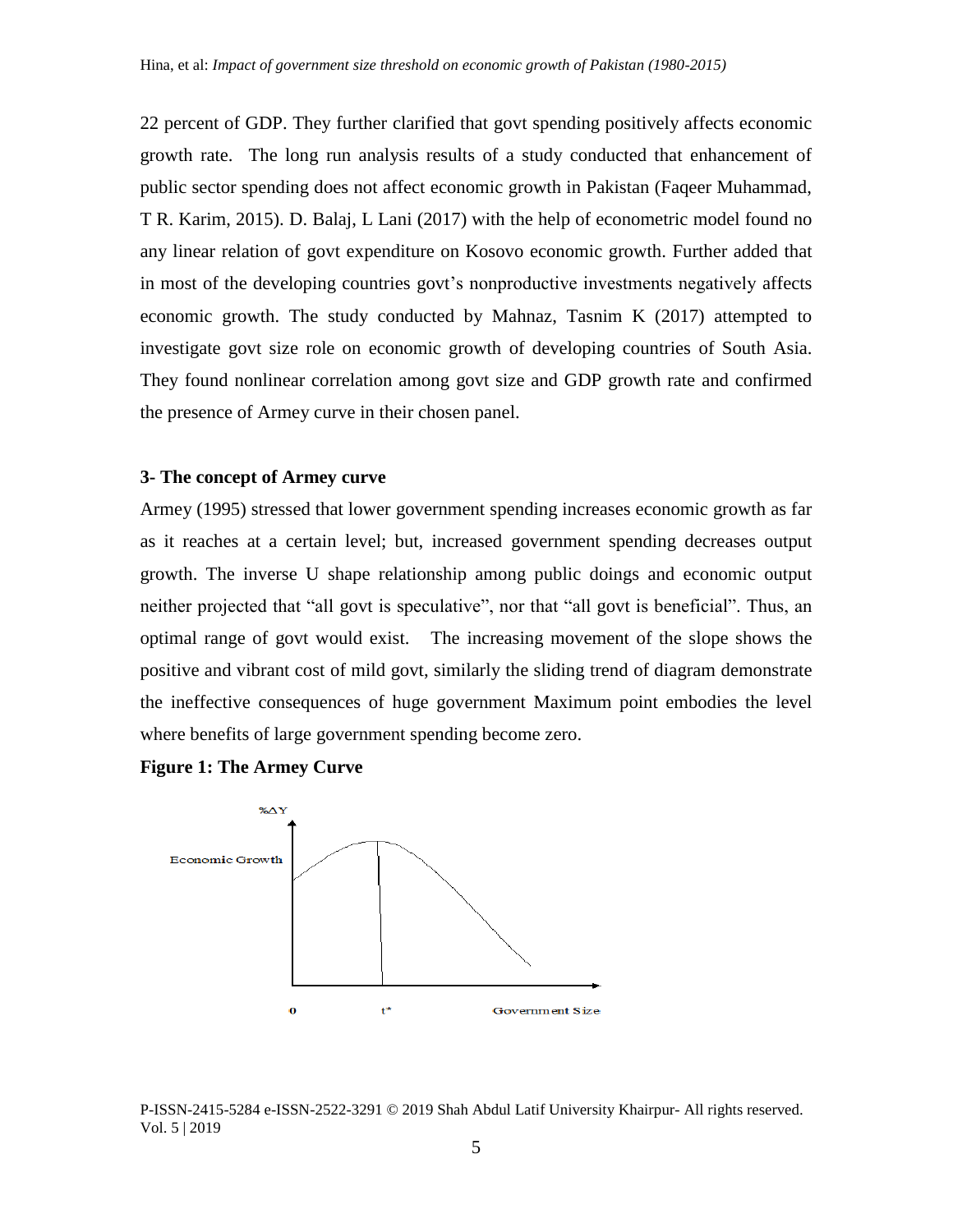#### **4- Research Methodology and proposed model discussion:**

The data about the variables included in this research study has been gathered from the World Development Indicator (WDI) database and the Economic Survey of Pakistan (different issues) and other published sources and examined for the period of 1980 to 2015. The subsequent variables have been used to study the Armey curve and govt size; which is articulated by total government spending as a percentage of GDP, and the growth of the country's economy is uttered by means of growth of total real GDP output. The data was analyzed by using OLS econometric technique applied to analyze with the help of annual time series data. This method has the capacity to offer true impartial study results of the likely variables; it is frequently used technique to approximate the influence of coefficients (Nworji, 2012). Variables used for the purpose of this research study includes (Govt Investment expenditures percentage of GDP, Govt consumption expenditures percentage of GDP, Total govt expenditure percentage GDP) for detection of Armey curve and govt expenditure. Few other variables were included in the model to verify their impact on economic growth, (population growth rate, labour force growth rate and unempolyemnt).

#### **4.1- Proposed Research Model**

To analyze and to find out the relationship among govt size and economic growth OLS Regression Model has been used which has been developed by (Folster, 2001; O. Faruk, 2013)

## **4.2- Econometric model:**

 $Yt = \alpha 0 + \alpha 1$  CON  $\alpha + \alpha 2 I + \alpha 3$  GE  $\alpha + \alpha 4$  UNEMP  $\alpha + \alpha 5$  POP  $\alpha + \alpha 6$  TOP  $\alpha + \alpha 6 I$ 

## **5- Empirical Results:**

Dickey Fuller Test was applied to check the stationary of data. The calculated vales of T-Critical test and P values are above 0.05 (For ADF test results see table 1).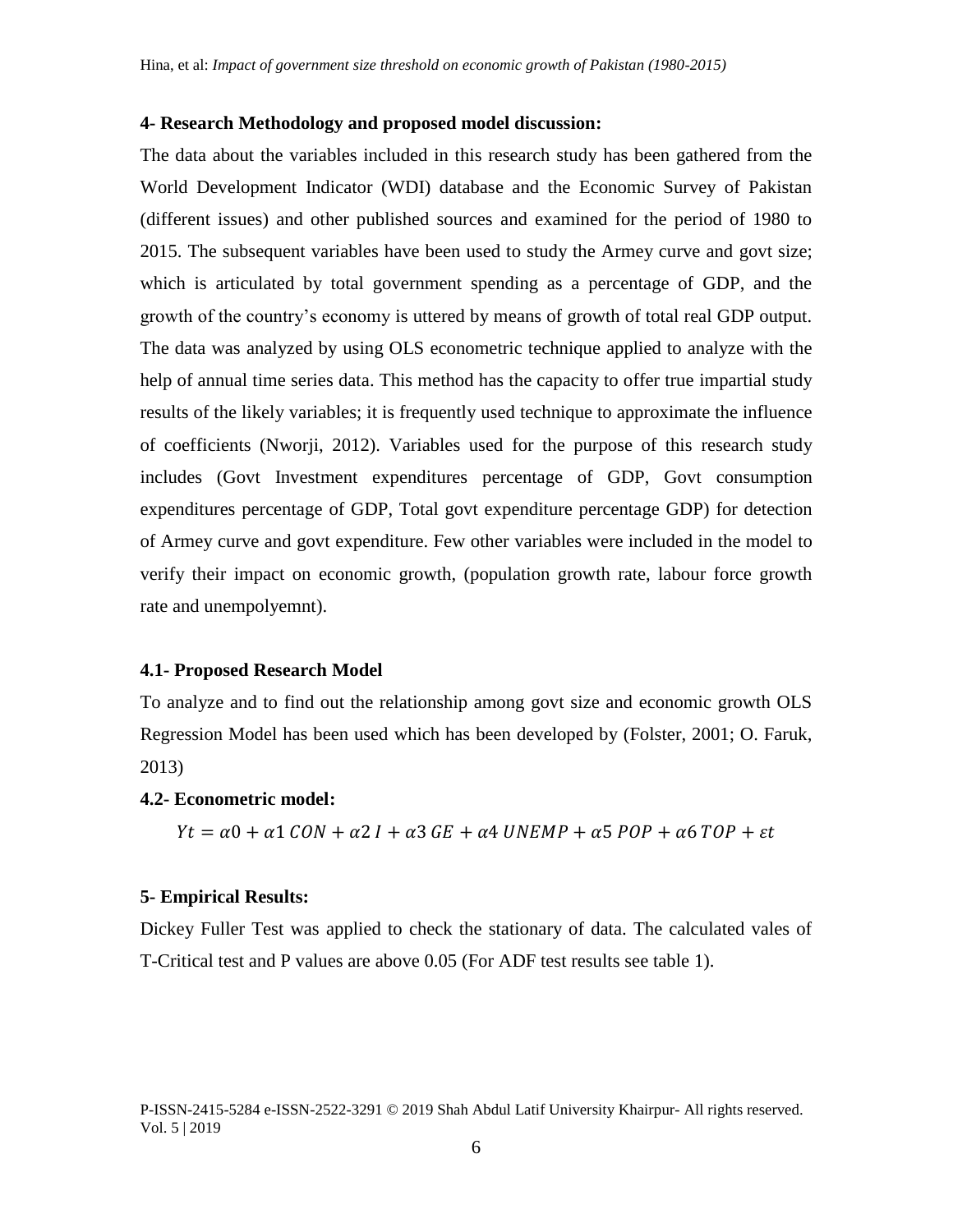| <b>Variables</b> | <b>Coefficients</b> | t-Statistics | <b>Probability</b> |
|------------------|---------------------|--------------|--------------------|
| GDP              | $-0.6844$           | $-3.0810$    | 0.0948             |
| <b>CONS</b>      | $-0.1644$           | $-1.8412$    | 0.6629             |
| <b>GE</b>        | $-0.2177$           | $-1.8412$    | 0.6179             |
| <b>INVT</b>      | $-0.3400$           | $-2.7040$    | 0.2412             |
| <b>POP</b>       | $-0.0282$           | $-1.6076$    | 0.7675             |
| <b>TOP</b>       | $-0.3640$           | $-2.8131$    | 0.2023             |
| <b>UNEMP</b>     | $-0.2029$           | $-1.8374$    | 0.6648             |

**Table No 1: ADF Test at Levels with Trend and Constant (Unit Root Test)** 

The values of ADF test shown in table 1 are larger at all critical values.

The above calculated Augmented Dickey Fuller test-statistics values  $(1, 5 \&$ 10percentage) therefore results fails to reject null hypothesis Ho. This explains the presence of unit root at all significance levels.

At first difference T-calculated values and P values are less than 0.05 which make all variables stationary.

Table No 2: ADF Test at 1<sup>st</sup> difference with Trend and Constant (Unit Root Test)

| <b>Variables</b> | <b>Coefficients</b> | t-Statistics | <b>Probability</b> |
|------------------|---------------------|--------------|--------------------|
| <b>GDP</b>       | $-1.3433$           | $-7.9733$    | 0.0000             |
| <b>CONS</b>      | $-0.8953$           | $-5.0066$    | 0.0015             |
| <b>GE</b>        | $-1.1906$           | $-6.7484$    | 0.0000             |
| <b>INVT</b>      | $-0.9768$           | $-5.7107$    | 0.0002             |
| <b>POP</b>       | $-0.1594$           | $-5.6568$    | 0.0400             |
| <b>TOP</b>       | $-1.1807$           | $-6.5505$    | 0.0000             |
| <b>UNEMP</b>     | $-1.1568$           | $-4.6582$    | 0.0038             |

According to the results, all variables are stationary at their first difference.

## **5.1- OLS Results:**

## **Table No 3: Estimations of OLS Test**

| <b>Variable</b>   | Coefficient | <b>Std.Error</b> | t-Statistic |
|-------------------|-------------|------------------|-------------|
|                   | -35.63391   | 16.46638         | $-2.164041$ |
| CON <sub>01</sub> | 0.033563    | 0.297303         | 0.112890    |

P-ISSN-2415-5284 e-ISSN-2522-3291 © 2019 Shah Abdul Latif University Khairpur- All rights reserved. Vol. 5 | 2019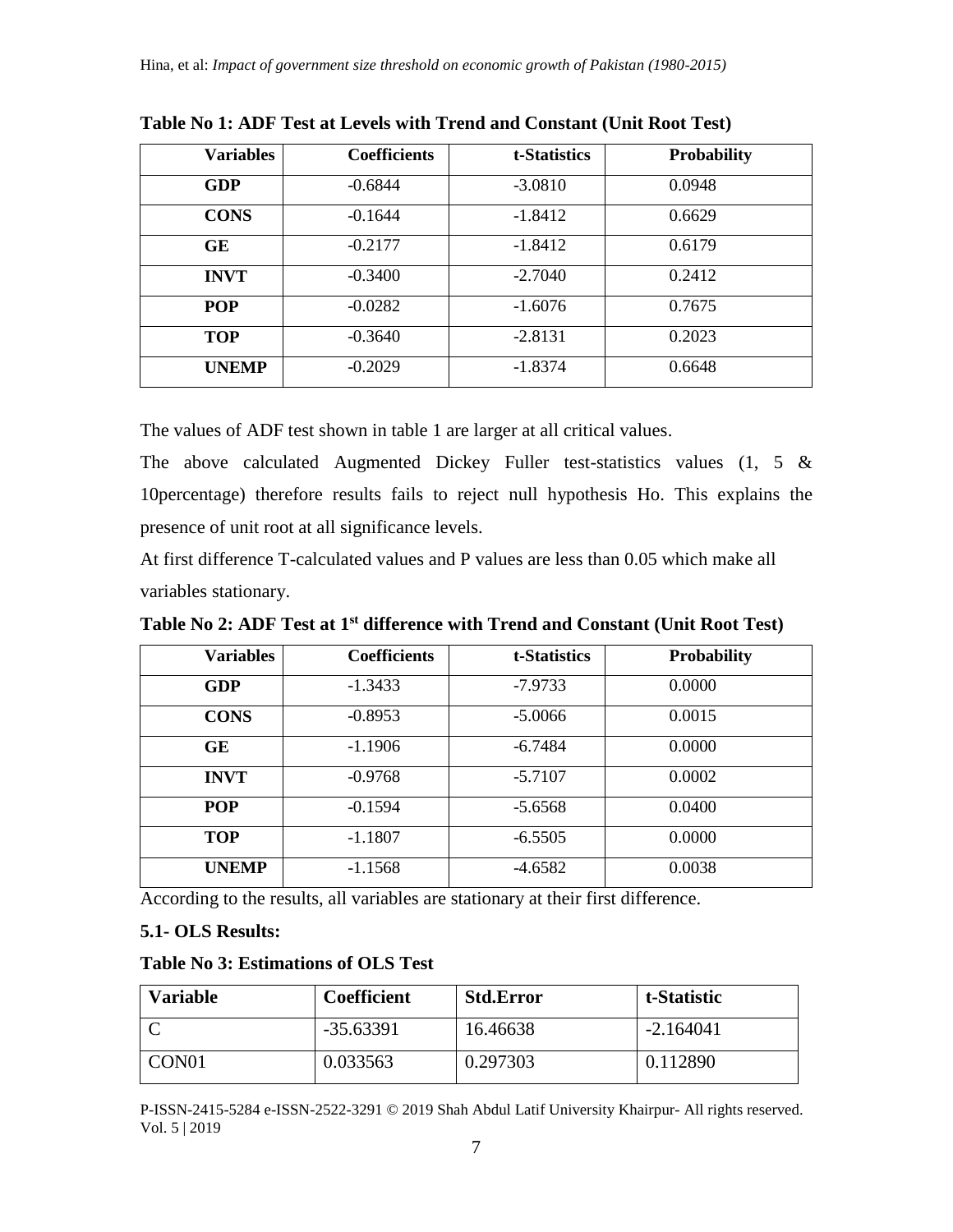Hina, et al: *Impact of government size threshold on economic growth of Pakistan (1980-2015)*

| <b>GE</b>                 | 0.059924    | 0.181246              | 0.330625 |
|---------------------------|-------------|-----------------------|----------|
| <b>INVT</b>               | 0.411349    | 0.238701              | 1.723281 |
| <b>POP</b>                | 7.136928    | 2.488807              | 2.867610 |
| <b>TOP</b>                | $-0.180027$ | 0.106203              | 1.695117 |
| <b>UNEMP</b>              | 0.710526    | 0.532641              | 1.897200 |
| R-squared                 | 0.606977    | Mean Dependent Var    | 4.854722 |
| <b>Adjusted R-squared</b> | 0.332558    | S.D. dependent var    | 2.150210 |
| S.E. of regression        | 1.756660    | Akaike info criterion | 4.137371 |
| Sum squared resid         | 89.48974    | Schwarz criterion     | 4.445277 |
| Long liklihood            | $-67.47268$ | Hannan-Quinn criter   | 4.244839 |
| F-statistic               | 3.906503    | Durban-Whatson stat   | 1.580291 |
| Prob (F-Statistic)        | 0.05571     |                       |          |

OLS results imply that government size 0.059924, government investment 0.411349, population growth 7.136928 & unemployment rate positively and significantly affect GDP growth rate in Pakistan. While the positive sign of coefficient result 0.033563 of consumption expenditure show its relation with economic growth. This explains that if consumption expenditure increase it will increases GDP growth but insignificant due to p-value. Trade openness -0.180027 has positive impact on Pakistani GDP growth rate but p-value shows that relation is insignificant. Result of unemployment 0.710526 proves its positive and significant relation with GDP growth rate.

Threshold regression results specify the validity of Armey curve for Pakistan Economy. This suggests that GE positively and significantly affect growth rate to a certain level.

The present size of GE is at 20.4percentage while the proposed most favorable govt size as of the above OLS estimation is 18.2 percentage. This is a remarkable result which suggests that present Pakistani government size is high than the optimal level. Our results are consistent with Friedman (1997); who has suggested the optimum size 15 to 50 percentages. But, these results are different from Zareen and Qayyum (2014).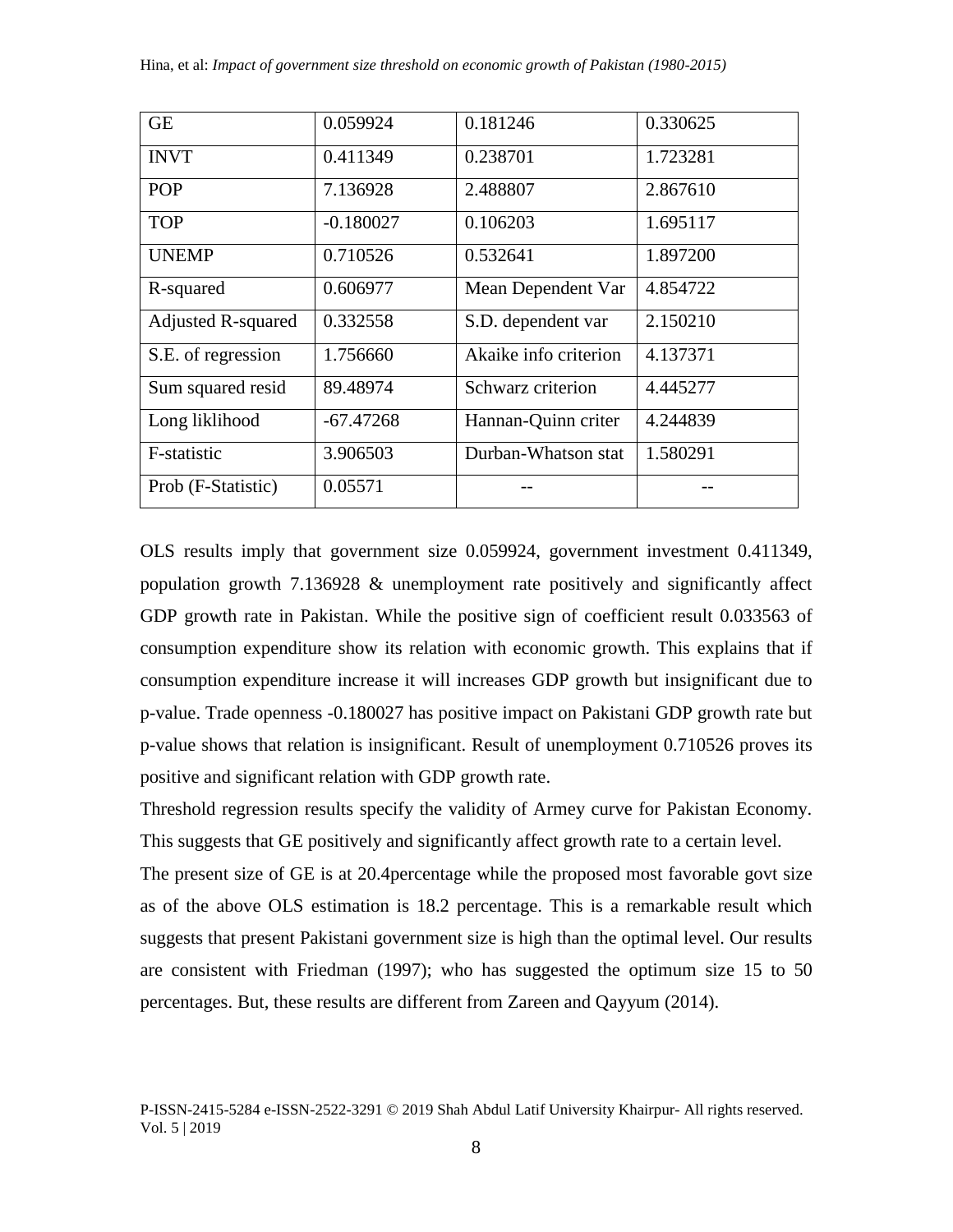#### **6- Conclusion & Policy Recommendation**

This study was conducted to find out the presence of Armey Curve in Pakistan economy and to suggest the suitable size of the government to policy makers. The time series data for selected years (1980-2015) and variables used for this study. The data was analyzed with the help of OLS Regression model. Our results found the strength and confirmation of Armey curve; accepted spending of govt and its impact on economic growth of Pakistan. The results suggest that optimal level of threshold of public sector spending for Pakistan is at 18.2percentage while present rate of govt spending is 20.4 percent which is higher than optimal size. Thus, this research recommended the govt of Pakistan to reduce its spending to achieve efficiency and better performance of economy which ultimately enhance GDP growth. The results about other variables like govt spending, investment spending, Population and unemployment shown statistically significant effect on GDP growth of Pakistan. While consumption and trade openness shown insignificant impact on the economic growth rate. Hence, this research recommends govt to decrease its entire expenditure for maximum economic growth. This can be achieved by reducing the unnecessary govt spending and diverting its unnecessary expenditures towards productive investments. This will enhance the ability of govt expenditure and economic growth.

#### **References**

Bairam, E.I. (1988) "Government expenditure and economic growth: reflections on Professor Ram's approach, a new framework and some evidence from New Zealand time series data". *Keio Economic Studies* Volume 25(1), pp-59-65.

Chen, S. T., LEE (2005) "Govt size and Economic growth in Taiwan: A threshold regression approach". *Journal of Policy Modeling*, volume 27, issue 9, pp-1051-1066 D Balaj, L Lani (2017) "The Impact of Public Expenditure on Economic Growth of Kosovo". *Acta Universitatis Danubius, AUDCE* Vol. 13, no.5, pp. 401-412.

Dick Armey (1995) *"The Freedom Revolution: The New Republican House Majority*  Leader Tells Why Big Government Failed, Why Freedom Works, and How We Will *Rebuild America"* Hardcover – Publisher: Regnery Publishing Washington; First Edition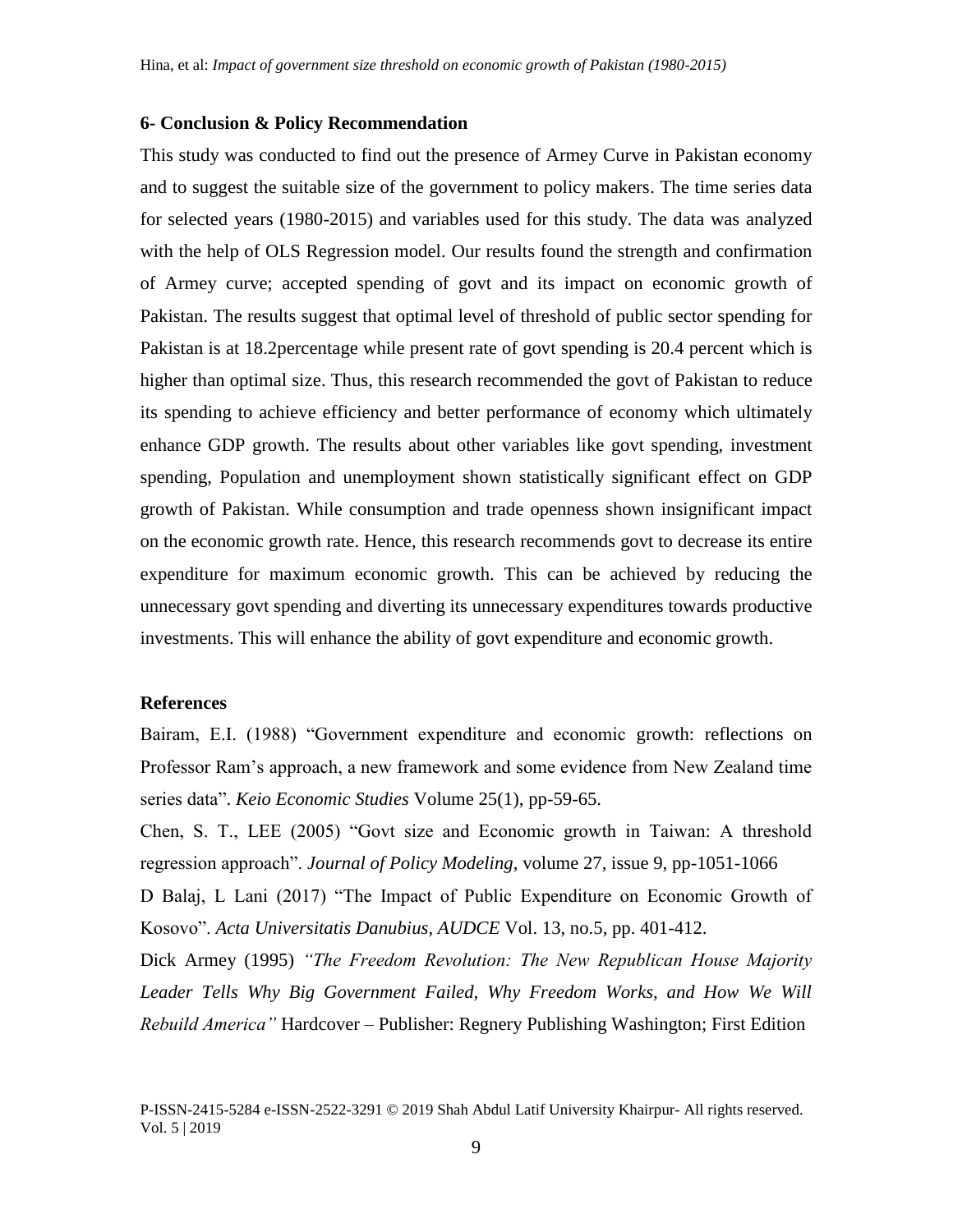Edmund J. Sheehey (1993) "The Effect of Government Size on Economic Growth". *Eastern Economic Journal*., Volume 19, No. 3, pp. 321-328. Published by: [Palgrave](https://www.jstor.org/publisher/pal)  [Macmillan Journals.](https://www.jstor.org/publisher/pal) https://www.jstor.org/stable/40325856

Faqeer Muhammad, T. R. Karim (2015) "Impact of Expenditure on Economic growth in Pakistan". *International journal of Academic Research in Business and Social Sciences*  February, 2015 Volume 5, No. 2 *.* URL: <http://dx.doi.org/10.6007/IJARBSS/v5-i2/1480> Folster S, Henrekson M, (2001) "Growth Effects of Government Expenditure and Taxation in Rich Countries". *European Economic Review*, Volume 45, No. 8, pp 1501-

1520.

Gerhard Glomm (1997) "Productive govt expenditures and long-run growth". *Journal of Economic Dynamics and control*, Volume 21, pp-183-204.

Hakro, A. N. (2009) "Size of Government and Growth Rate of Per Capita Income in Selected Asian Developing Economics" *International Research Journal of Finance and Economics* Issue 28, pp. 53 – 65.

Hamidreza Vaziri, Y. N., (2011) "Does Armey Curve Exist in Pakistan and Iran Economies?" J*ournal of Applied Science Research,* Volume 7(5), pp-562-565.

Helder Ferreira and Thiago (2015) "Size of govt and economic growth in the largest Latin American country". *Applied Economics Letters,* Volume 22(11), pp-904-910, <http://dx.doi.org/10.1080/13504851.2014.987909>

Junko Koeda and Vitali Kramarenko (2008) "Impact of Government Expenditure on Growth: The Case of Azerbaijan". *International Monetary Fund* WP/08/115.

Kari Grenade and Allan Wright (2012) "The relationship between public spending and economic growth in selected Caribbean Countries: A Re-Examination". Retrieved from:

<https://pdfs.semanticscholar.org/5cfe/7fb06ef27c6cb9ca51dec546ab7fd4a81913.pdf>

Mahnaz M. A., Tasnim K. (2017) "Armey Curve Analysis for the Panel of Selected South Asian Economies. *IJSSHE-International Journal of Social Sciences, Humanities and Education*, Volume 1, Number 2, ISSN 2521-0041.

Milton Friedman, "If Only the U.S. Were as Free as Hong Kong". *Wall Street Journal*, 2 July 8, 1997, p. A14.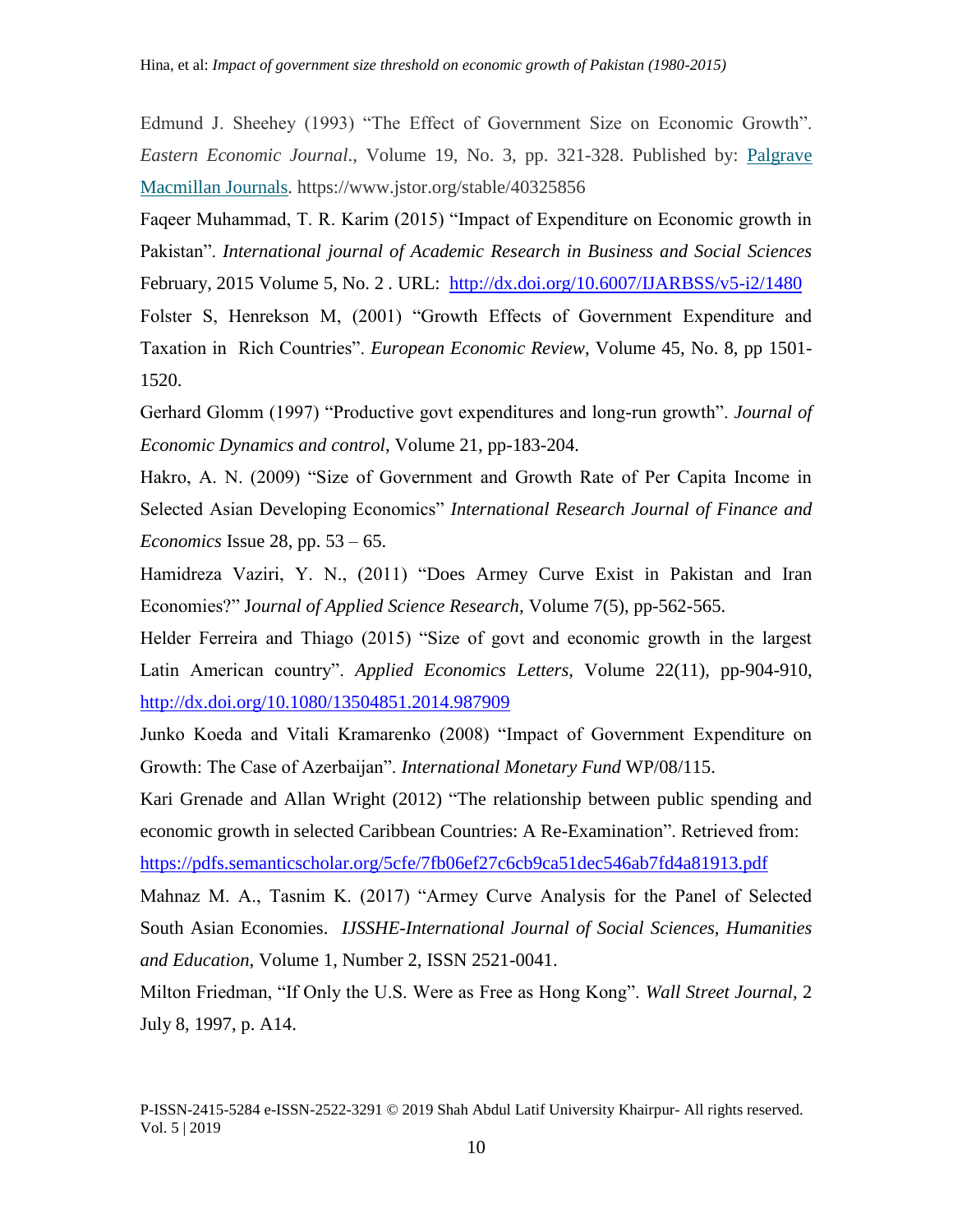Nasir Iqbal, Musleh ud Din and Ejaz Ghani (2017) "The Fiscal Deficit and Economic Growth in Pakistan: New Evidence". *The Lahore Journal of Economics,* Volume 22, pp. 53–72.

O. Faruk Altunca, Celil Aydin (2013) "The Relationship between Optimal Size of Government and Economic Growth: Empirical Evidence from Turkey, Romania and Bulgaria". *Procedia* - *Social and Behavioral Sciences, Volume* 92, pp- 66 – 75. Available online at [www.sciencedirect.com](http://www.sciencedirect.com/)

Ogundipe, Adeyemi A. and Oluwatobi, Stephen (2013) "Government Spending and Economic Growth in Nigeria: Evidence from Disaggregated Analysis". Journal of Business Management and Applied Economics, Volume II, Issue (4). Retrieved from: [http://eprints.covenantuniversity.edu.ng/12358/1/Ogundipe\\_Oluwatobi.pdf](http://eprints.covenantuniversity.edu.ng/12358/1/Ogundipe_Oluwatobi.pdf)

Okwu, Andy Titus, Obiwuru Timothy C. & Nworji, Lucy Odiche (2012) "Effects of Public Expenditure on Economic Growth in Nigeria: A Disaggregated Time Series Analysis". *International Journal of Management Sciences and Business Research*, 2012, Volume 1, Issue 7. (ISSN: 2226-8235).

Ram, Rati. (1986) "Government Size and Economic Growth: A New Framework and Some Evidence from Cross-Section and Time-Series Data." *The American Economic Review,* Volume 76(1), pp-191– 203.

Robert J. Barro, (1991) *"A Cross-Country Study of Growth, Saving, and Government,"*  NBER Chapters, in: National Saving and Economic Performance, pages 271-304 National Bureau of Economic Research, Inc.

Shumaila Zareen and Abdul Qayyum (2014) "An Analysis of the impact of govt size on Economic Growth of Pakistan: An E endogenous growth". *MAPRA paper No.56239, posted* 22.May 2014 14:36 UTC MPRA is a RePEc service hosted by the Munich University Library in Germany.<http://mpra.ub.uni-muenchen.de/56139/>

Published in Research Journal Social Science, Volume 4, No. 1 (2015): pp. 61-80.

Stefan Fölster Magnus Henrekson (2005) "Growth Effects of Government Expenditure and Taxation in Rich Countries: A Reply". *European Economic Review* 50(1): pp-219- 221.